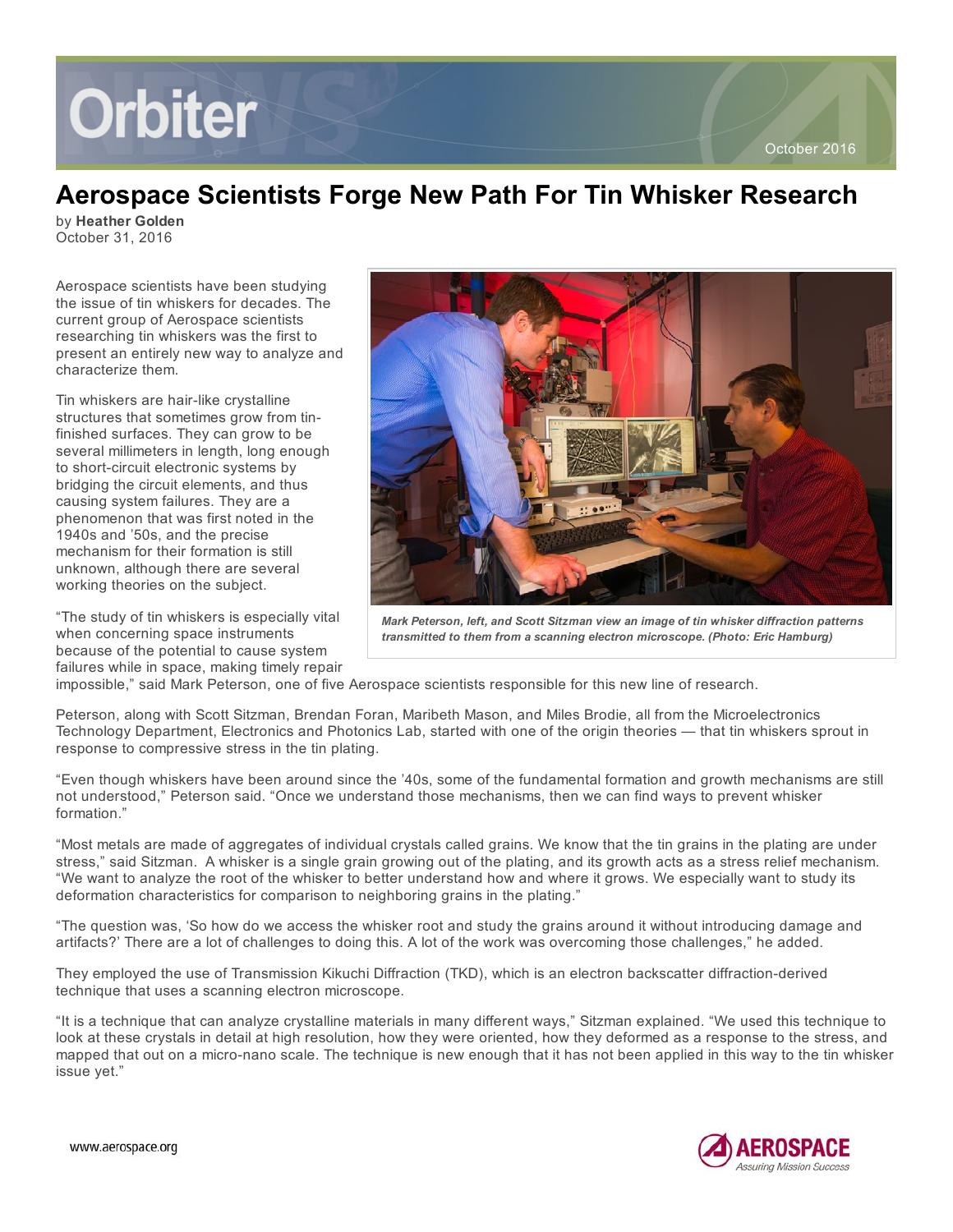The technique works by pointing an electron beam at a crystal to create diffraction patterns. In this case, a small slice of the sample containing a whisker root and some surrounding grains was first thinned down to 100 nanometers or less, allowing much of the beam to pass through it. The resulting patterns were then analyzed.

"Using this technique, we can study crystallographic structure and orientation," Sitzman said. "The size, shape, and orientation of grains all have an influence on the properties of materials, such as strength, resistance to cracking, and electrical properties. We are particularly interested in how the grains are deformed internally. Aerospace has world-class facilities and staff, and using some of the other available techniques here, we can look at the material in different ways and corroborate this work."

"The predictive power that would come with understanding the fundamental mechanisms of whisker growth would be invaluable," Peterson added.

Peterson said scientists at Sandia National Laboratories, the originator of the whisker formation theory the Aerospace team was working within, are interested in a future collaborative research effort along this line of exploration.

"We are not working in a vacuum, but building on previous work," Sitzman said. "It is a comprehensive effort."

# Vaeros Picks 'Service Line' VPrize Winners

by Kimberly Locke October 25, 2016

Employees from throughout the corporation and Vaeros, a division of Aerospace, recently gathered at the Service Line Workshop to reimagine existing Aerospace capabilities from a Vaeros customer perspective.

Participants were then given the challenge to work on combining capabilities that would help meet current and emerging customer demands with the end goal of funding four pilot projects for VPrizes, which will be awarded go-to-market investment in FY17.

Ed Swallow, vice president, Vaeros Operations, kicked off the workshop with a briefing titled, "Vaeros Myth Busters," followed by an introduction about service lines. "Service lines are more of a capability push, not a requirements pull, and describe our capabilities not in terms of telling people 'this is what we do, take it or leave it,' but by combining things we do in an effective manner to let our customers know how we can solve their



toughest challenges and address their largest issues," he explained.

Capabilities are not to be confused with skills, according to Swallow. "The distinction is that a skill is something one or two people have that we can offer to a customer," he added. "A capability is something that has five or more people we can offer to support a customer, backed by tools, technology, and standardized processes. Service lines are then made up of one or more capabilities that are bundled into offerings that solve specific types of customer problems or address broad categories of customer needs," said Swallow.

The workshop included briefings by Andre Doumitt, systems director, Vaeros Development, who discussed how and why aggregating capabilities supports the go-to-market effort, and Elizabeth Horton, senior project leader, Intellectual Property Programs, who shared news and opportunities in intellectual property.

Following the briefings, participants broke into six technology groups with five to 12 members, each loosely formed around similar or related capabilities. Each group member was asked to review their proposed service offering and then they worked on merging capabilities in preparation for a service line outbrief and pitch later that afternoon. Each group facilitator briefed their service lines, were then scored by the audience, followed by a systems architecting perspective given by Mark Maier, Aerospace fellow, Electronics and Sensors Division, Engineering and Technology Group.



www.aerospace.org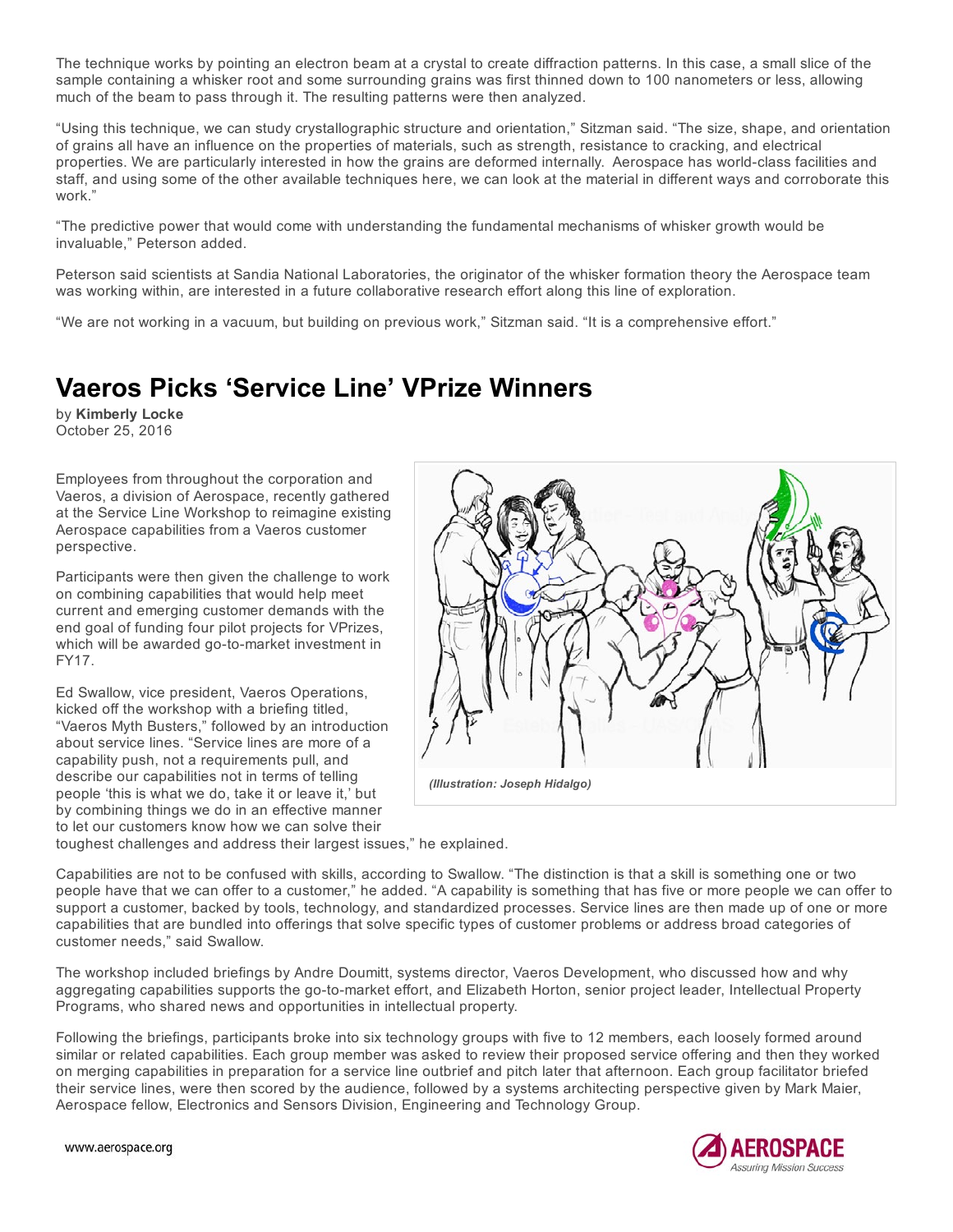

*Andre Doumitt addresses the Service Line Workshop. (Photo: Eric Hamburg)*

After the scores were totaled, the four VPrize winners were determined. The winners, their service lines of business, and subcategories of business are:

- Jenny Gautier, Test and Analysis (Space Technology Test and Evaluation)
- Craig Lindsay, Space Situational Awareness and Space Traffic Management (Orbital Debris, Space Traffic Management, Space Asset Protection, and Space Weather/Near-Earth Objects)
- Anthony Salvaggio, Acquisition Management (Department of Homeland Security (DHS), Department of Commerce, and National Institutes of Health Information Technology Acquisition and Assessment Center)
- Esteban Valles, Unmanned Aircraft Systems (UAS) and Counter Unmanned Aircraft Systems (CUAS) (DHS, FBI, other agencies, and UAS Working Group Outreach Program)

Lindsay, a VPrize winner, views his service line with great optimism.

"This new service line will open up an entirely new line of business both domestically and internationally," he explained. "In addition, this work will enhance our current support to the DOD and other traditional customers by building additional skills and depth in areas of interest to them."

Some of the service lines, such as UAS and CUAS, were cultivated under a Corporate Strategic Initiative Project (CSIP) to build Aerospace capabilities and services. "Under the CSIP, we did market research with potential customers and end-users to identify our focus on protecting against threats from drones," said Dr. Randy Villahermosa, principal director, Research and Development Office, Technology and Laboratory Operations.

From there, he said, the effort was transitioned to the Aerospace Technical Investment Program (ATIP), where research and development teams were formed to develop technologies and methods for detecting and neutralizing rogue drones. "Those efforts successfully culminated in our first, revenue-generating task with the DHS to address CUAS," Villahermosa said. "That work validated our strategy and the work we did under ATIP to bring it to fruition. We've now entered the third phase of this effort by letting Vaeros further refine and package our CUAV capabilities into a service line that will be readily available to our customers."

In addition to the four VPrize winners, two seedling projects were selected for further exploration as business ideas. The seedling winners are Susan Vogel for Data Analytics and Joe Betser for Software Analysis and Evaluation.

"We are looking forward to kicking off these FY17 service line programs and working together across Aerospace to enhance our customer business base and bring more capabilities to market. We are also looking forward to doing this workshop again next year to follow up on our FY17 thrust and help develop and package the services current and future customers will need," Doumitt added.

## Isakowitz and Goodman Discuss Four Strategic Imperatives

by Matthew Kivel October 13, 2016

On Thursday, Oct. 13, Aerospace President and CEO Steve Isakowitz and incoming Executive Vice President Dr. Wayne Goodman delivered a 35-minute presentation to Aerospace employees from the Titan meeting center in El Segundo. In their remarks, they assessed the current state of the corporation, reported on Isakowitz's experiences during his first months as president, and outlined four new strategic imperatives for the company as it evolves to meet the challenges of a rapidly changing industry:

- 1. Shaping the future
- 2. Growth
- 3. Innovation
- 4. Velocity

Speaking from a stage set simply with two elevated chairs and a table, Isakowitz and Goodman utilized a PowerPoint presentation and a healthy dose of levity to deliver a message that served as a broad introduction to the leadership vision of



www.aerospace.org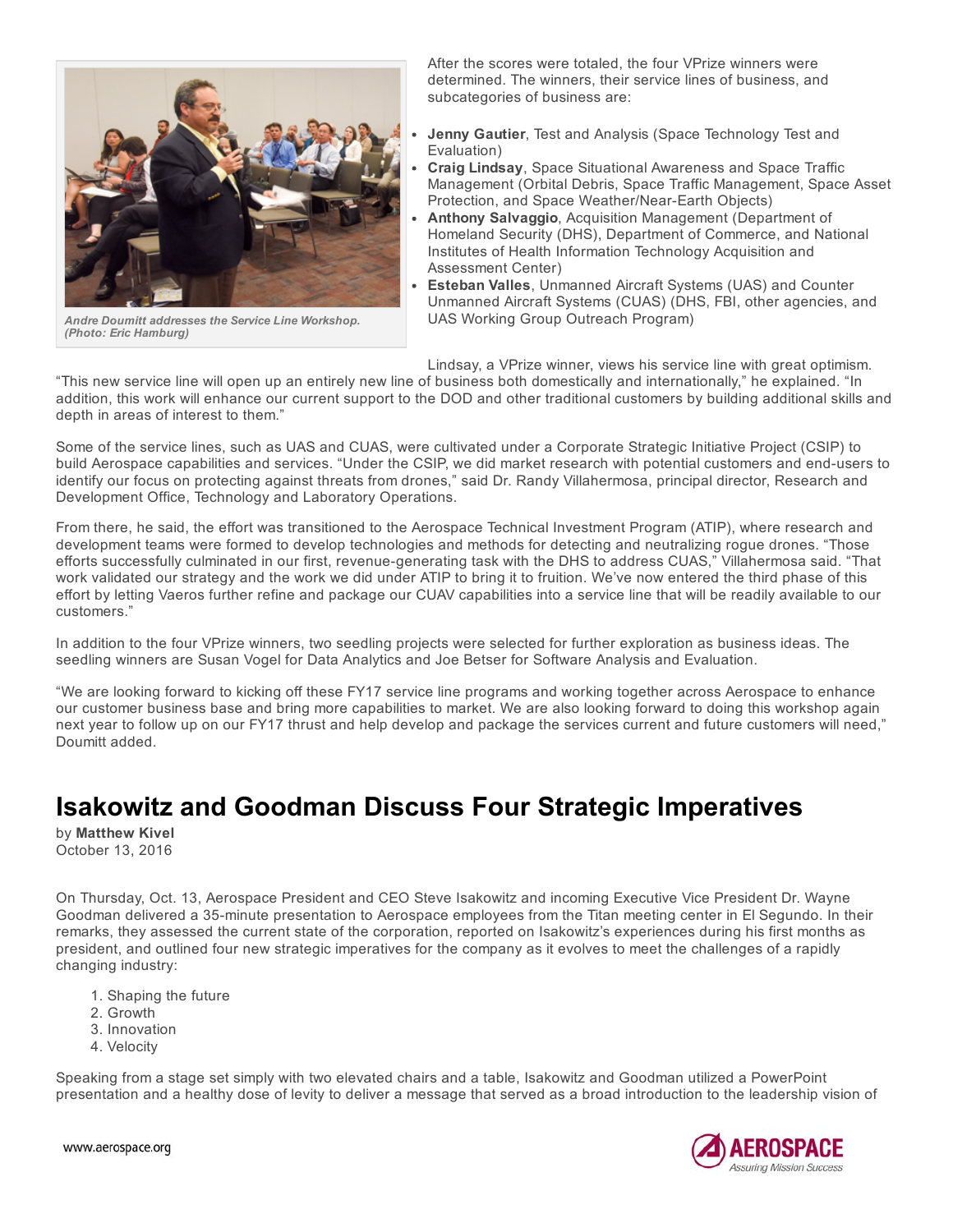the new president and CEO, who assumed the role upon the retirement of Dr. Wanda Austin on Oct. 1.

Early in the presentation, Isakowitz relayed an anecdote about a humorous incident that occurred at the Pentagon where a security staffer mistook his Aerospace lapel pin for the logo of the famed Marvel Comics superhero team The Avengers. He went on to make a parallel between the largerthan-life capabilities of The Avengers and the reallife, but no less remarkable, capabilities of the Aerospace staff.

Isakowitz praised former Aerospace leaders including Dr. Wanda Austin and Dr. William Ballhaus, while emphasizing the need for the corporation to evolve and further enhance its capabilities in order to serve an industry that is transforming as the result of security threats, new technology, and increased competition in the commercial sector. Yet he also made it abundantly clear that Aerospace must never lose the "recipe



*Isakowitz and Goodman spoke about the direction of the company, including four strategic imperatives going forward. (Photo: Walt Sturrock)*

of success" that enabled the unprecedented string of successful launches the corporation has supported in recent years.

He and Goodman went on to outline and define the company's four new strategic imperatives. To shape the future, Isakowitz indicated that Aerospace must anticipate its customers' needs and take on projects at the very earliest phases of planning and development. Goodman added that shaping the future is "built into Aerospace's DNA," and he used the corporation's work on the Global Positioning System as a case in point.

In order to promote growth, Isakowitz stated that the corporation must continue to build its commercial business while Goodman added that by expanding its reach, the corporation can best provide its "shareholders," the American people, with the cutting-edge technology and solutions they will need in the years ahead.

When speaking about innovation, Isakowitz explained that the "little i" of innovation, the direct work Aerospace performs for its customers, is already being accomplished at a high level. He sees more room for improvement in the "big I" of innovation, or, the more ambitious, farreaching concepts that are reshaping and redefining the space industry, including new technological developments and increased access to space, both internationally and commercially.

Finally, he discussed velocity and noted that the scientific definition of velocity, which plots the speed and direction of an object, is instructive in terms of providing a lens with which to view productivity. The idea being that it is best to accomplish work quickly and with a direct purpose than to lose relevance as a result of shortsightedness and inefficiency.

As Goodman and Isakowitz traded discussion points, they commonly emphasized the need for the corporation to embrace a culture that is more agile and to adopt a diversified approach to business that provides safeguards for potential budgetary and commercial uncertainty.

Near the end of the presentation, Isakowitz invoked the words of legendary business consultant Peter Drucker, by stating "the best way to predict the future, is to create it," and he encouraged Aerospace employees to prioritize innovation and to strive for improvement, not always perfection, in the work that they do beyond the realm of mission assurance support. He went on to announce plans to streamline the corporate hiring and performance evaluation processes and finished by soliciting Aerospace employees to share their perspectives via an online survey.

## New COI Plants Seeds of After-Hours Innovation

by Heather Golden October 25, 2016

Aerospace has a new community of interest modeled after a technology startup, dedicated to the side hustle, and looking for people with a passion for developing technology after hours.

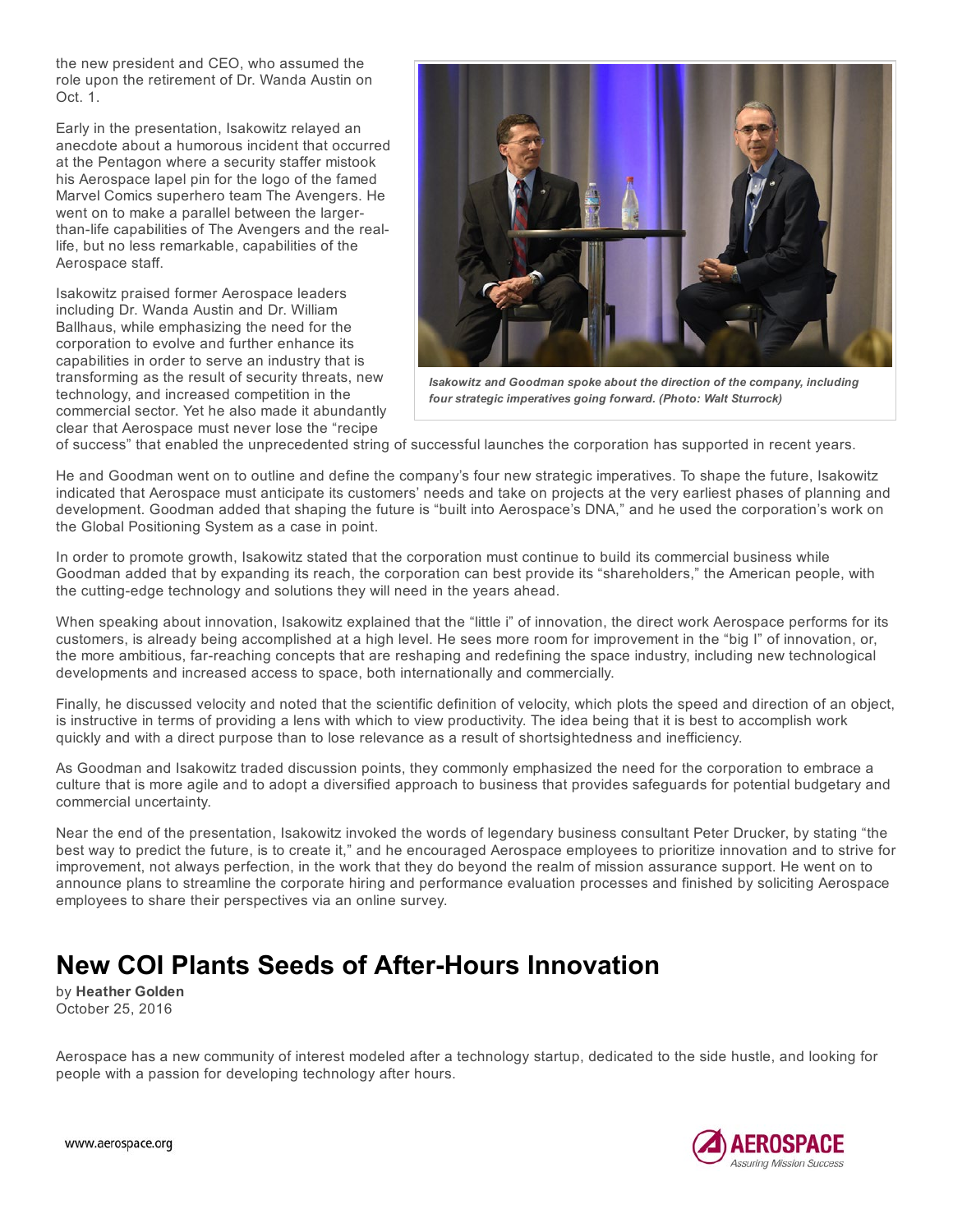The Aerospace Seed Technology (SeedTECH) COI embraces the unique combination of state-of-the-art resources, and a community of inquisitive engineers and scientists. Through the COI, members can use Aerospace resources after hours to pursue passion projects that may or may not have a connection to the space industry. Resources can include, but are not limited to, equipment and in-house experts.

It is an informal and collaborative network that values the "innovative, maverick heart of the company," said Terence Yeoh, a member of the COI's advisory board.

"We are looking for people with passion to bring new ideas," he said. "We can collaborate between communities. Maybe you don't have the skill to work that equipment. You find someone in the COI who does."

"It is like an Aerospace Craigslist of resources," said Donald Yang, another of the COI's advisory board. "The ideology is that we are working on our own projects, and reaching out to others to collaborate as a team working toward the common good."

SeedTECH takes advantage of existing avenues for commercialization of intellectual property. Yeoh and Yang emphasized it does not compete with the Research and Program Development Office or Vaeros. Rather, it supports the same mission by elevating seed technology into Vaeros or RPDO areas of interest while also offering employees a chance to pursue projects they may not have had the resources to explore otherwise.

"This is seed funding," Yang said. "When a product is complete, we ask if the Aerospace Technical Investment Program [managed by RPDO] or Vaeros wants it. If neither wants it, then the product is returned to the inventor to farm it out externally."

"We have worked closely with the legal team from the beginning, asking how we could do this and go as far as we can with existing policies," Yeoh said. "We have a generous royalty sharing here. One third goes to that developer, and that's an incredible policy."

It is a "huge win" for Aerospace's growth no matter if the company decides to keep the product or if the inventor licenses it externally for use outside of the space industry, he added.

"We would then have name association with that market, and it enables a foothold in the areas that could be of interest in the future," he said.

SeedTECH aims to create an environment that nurtures technology development at Aerospace by promoting out-of-the-box thinking and an entrepreneurial mindset, Yeoh said. Everyone in the company has something to offer, whether technical or not, MTS or non-MTS, Yang added.

In order to facilitate this, the COI founders had to find funding for nonexempt employees, and to pay for consumable materials or resources like specific software. They approached Sherrie Zacharius, vice president of Technology and Laboratory Operations, who agreed to provide the seed funding for the COI.

"We are aware of the pitfalls, and we didn't want to restrict membership because of that," Yeoh said. "We want to ensure it is open to everyone. We don't want to constrain anyone from inventing new things, and ensure everyone has an opportunity."

The funding is not just open to indiscriminate use, however. All proposals go through the advisory board, which looks at it for market viability and need before releasing the necessary funds.

"Someone comes up with an idea, and the advisory board helps shape the idea," Yang said.

Aside from Yeoh, a member of the Aerospace Patent Committee, and Yang, who has experience with startups and venture capital, the board also includes Aerospace Fellows Steven Beck and Tammy Choy; Innovation Award winner James Nokes; and Frank Wong, who has experience in economic and market analyses.

"The great part that is unique to this COI is we have this advisory board with the experience and access to resources," Yeoh added. "The board is all volunteer, and dedicated to serving the budding entrepreneur within the company who wants to create something."

"We are sharing insights, and stirring the pot for creative ideas to grow whatever comes out of it," Yang added.

"What is unique about Aerospace is that we are genuinely in it for the greater good," Yeoh said. "This is 10 percent education, 90 percent community, and 33 percent innovation; it is having an idea and sharing it with someone."

For those wanting to learn more in-depth details on the SeedTECH COI, there will be an encore lunchtime presentation Thursday, Oct. 27 from 11:30 a.m. to 12:30 p.m. PT (12:30 to 1:30 p.m. MT, 1:30 to 2:30 p.m. CT, 2:30 to 3:30 p.m. ET) in A3 1607A, sponsored by the Aerospace Black Caucus. Members of the advisory board will be on hand to answer any questions. More information about SeedTECH is also available online.



www.aerospace.org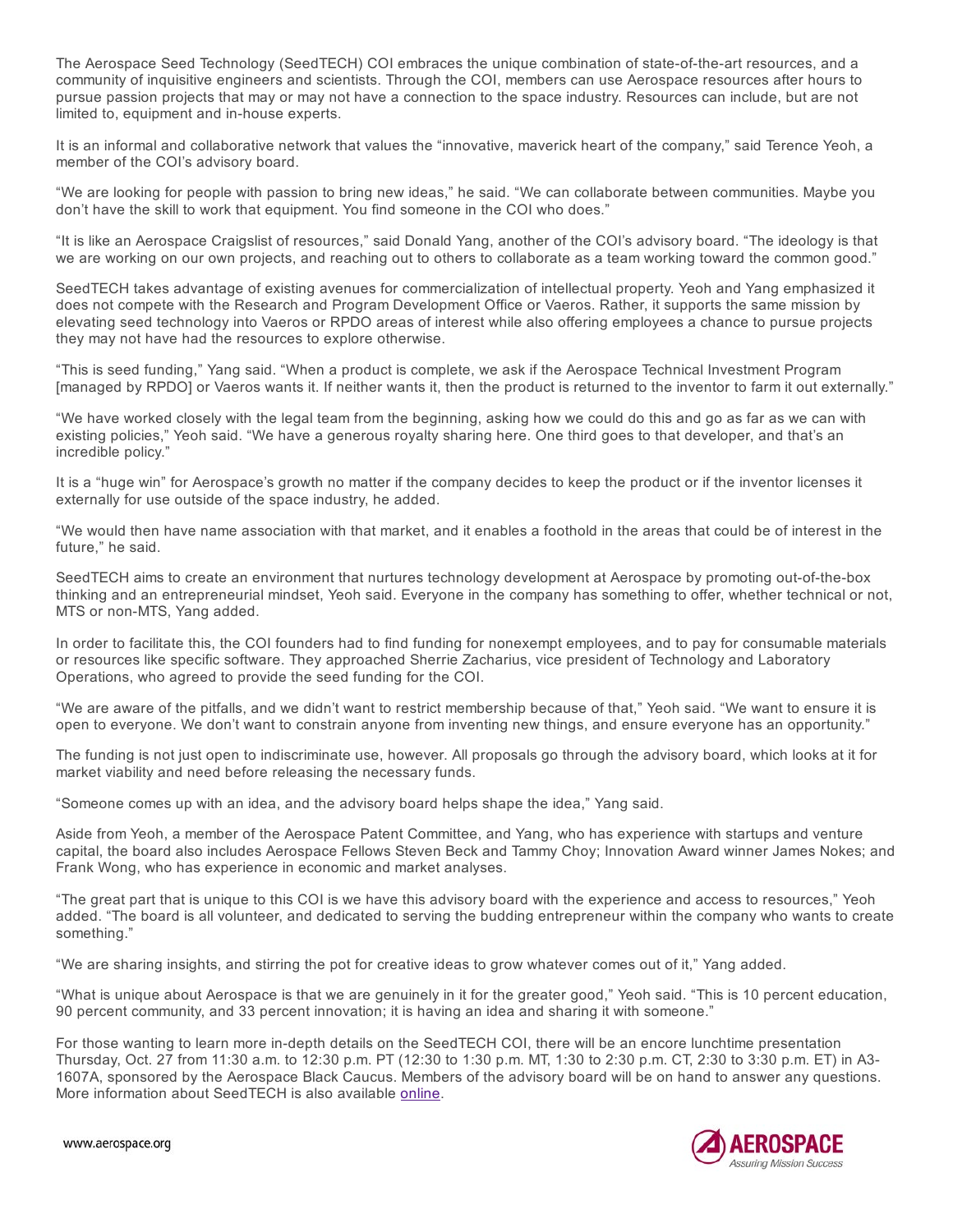# Awards and Recognitions, October 2016

by Gail Kellner October 10, 2016

Aerospace employees frequently earn recognition for their professional accomplishments. This Orbiter feature will acknowledge those honors and awards, including the publication of books. To nominate someone for consideration in this section, send details of the award in a timely fashion to orbiter@aero.org, or contact Gail Kellner at gail.d.kellner@aero.org.

#### Mike Spence

Mike Spence, Aerospace retiree and former principal director of the Eastern Range Directorate, was honored with the 2016 National Space Club Florida Committee Lifetime Achievement Award on Sept. 13 in Cape Canaveral.



Each year, the club recognizes individuals for lifelong achievement and contributions to the United States space program while living in Florida. Nominees must have made significant contributions to the space industry through technical achievement, education, or the management of aerospace-related activities as a government, military, commercial, or government contractor employee.

Spence was an officer in the Air Force for 26 years, with posts as commander of the 6555th Aerospace Test Group and the 45th Operations Group. He subsequently worked at The Aerospace Corporation in Cape Canaveral for 16 years.

#### The Aerospace Corporation Receives ATD BEST Award

The Aerospace Corporation placed 12th in the Association for Talent Development's BEST 2016 Awards. Al Hoheb, principal engineer, The Aerospace Institute, accepted the award on the corporation's behalf at a reception on Oct. 5.

The BEST Awards recognize organizations that demonstrate enterprise-wide success as a result of using talent development as a strategic business tool to get results.

Thirty-six awards were given overall, and there were over 150 entries from 18 countries.

## October 2016 Obituaries

by Elaine Young October 01, 2016

#### *Sincere sympathy is extended to the families of:*

Hugh Carmichael, member of technical staff, hired Jan. 22, 1965, retired Jan. 1, 1990, died Aug. 20, 2016. Dennis Ferm, member of technical staff, hired July 7, 1997, retired Dec. 2014, died April 25, 2016. Edwin Garcia, member of technical staff, hired June 2, 1975, retired Dec. 1, 1990, died Aug. 26, 2016. Charles Gross, member of administration staff, hired Jan. 31, 1983, retired Oct. 1, 2013, died, Sept. 17, 2016. James Pearson, member of technical staff, hired Feb. 28, 1983, retired Oct. 1, 2007, died Sept. 2 , 2016. Sherman Cohen, member of technical staff, hired Oct.1, 1977, retired Dec.1, 1994, died Sept.17, 2016.

To notify Aerospace of a death and have it included in the Orbiter, please contact Cynthia Johnson in Human Resources at *3103365806.*

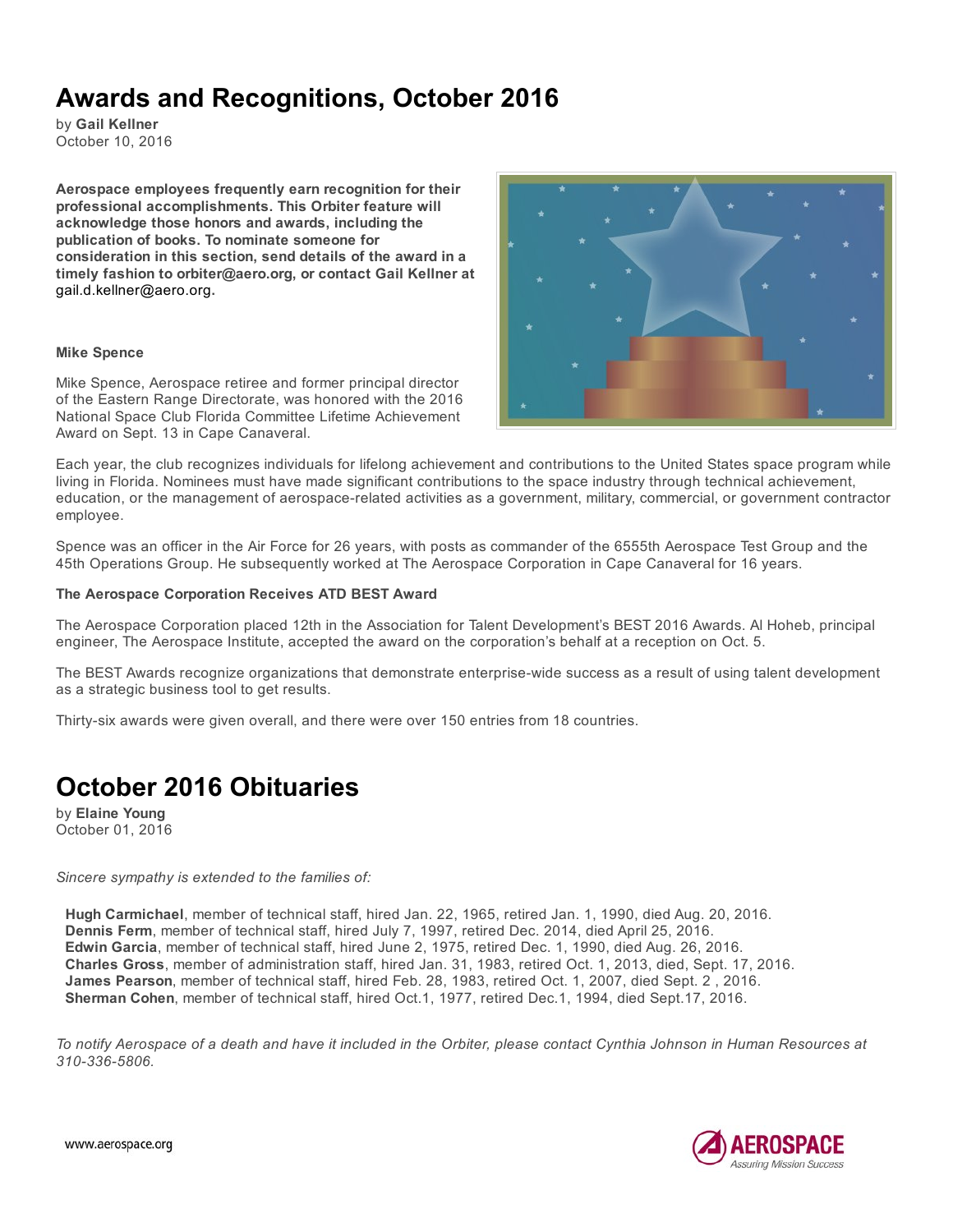# October 2016 Anniversaries

by Elaine Young October 05, 2016

35 Years Engineering and Technology Group Jeffrey Childs, Jerris Johnson Systems Planning, Engineering, and Quality Gail Johnson-Roth 30 Years Engineering and Technology Group John Coggi Operations and Support Group Craig Robertson Space Systems Group Robert Unverzagt 25 Years Engineering and Technology Group Mark Vogel Space Systems Group Geoffrey Harris 20 Years Engineering and Technology Group Eric Frasco, Joseph Han 15 Years Engineering and Technology Group Ari Majamaki National Systems Group Rita Farmer Operations and Support Group Daniel Menzie, Elvira Wolk Space Systems Group Andrew Rowland, Jason Anderson

AEROSPACE Assuring Mission Success